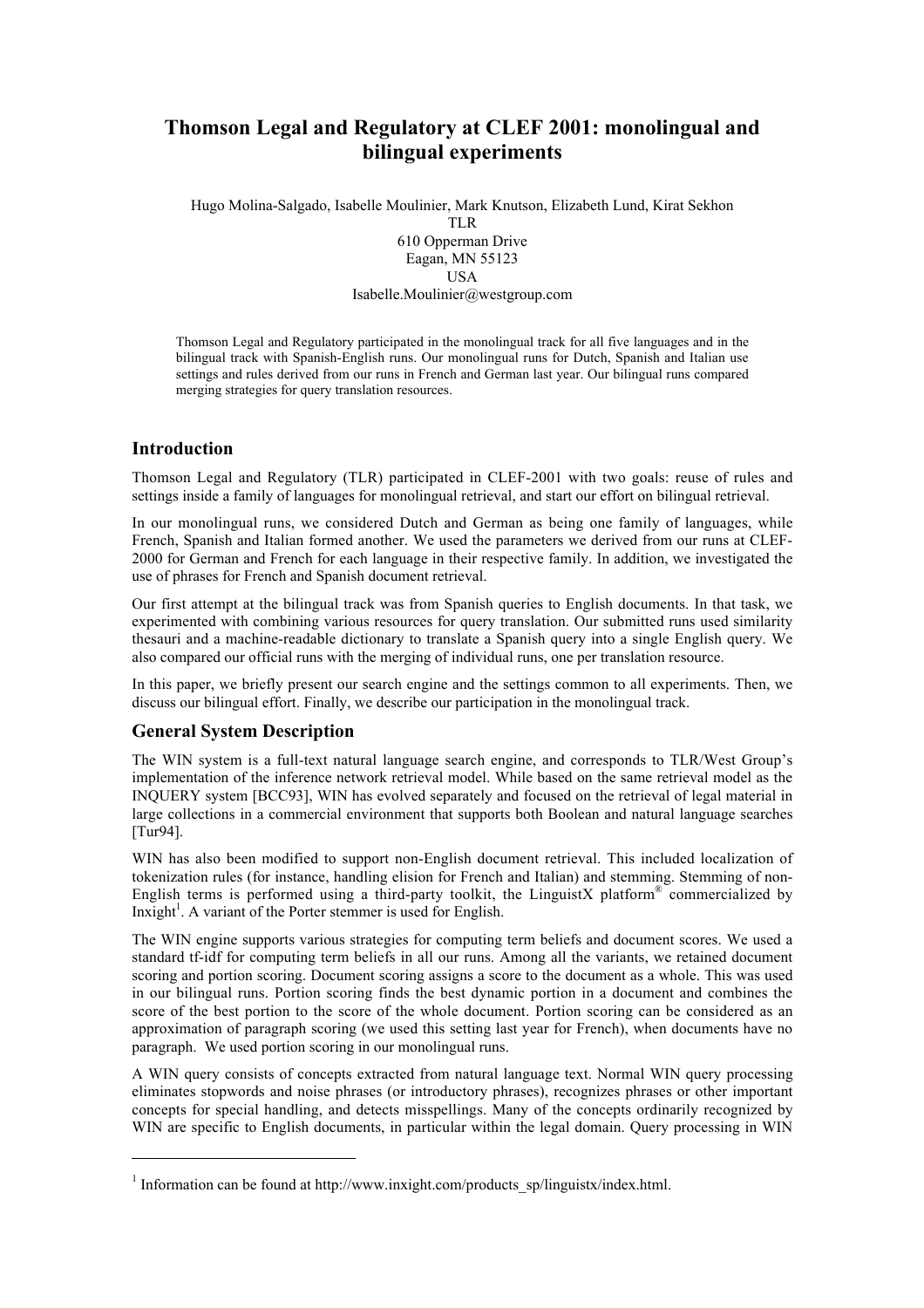usually relies on various resources: a stopword list, a list of noise phrases ("Find cases about…", "A relevant document describes…") , a dictionary of (legal) phrases, and a list of common misspelled terms.

We used stopword and noise phrases lists for all languages, while for French and monolingual Spanish, we also used a phrase dictionary. We used our French and German stopword lists from last year, the Dutch list given on the CLEF homepage, and compiled Spanish and Italian stopword lists from various sources on the Web. For all languages, we extracted introductory phrases from the query sets of previous CLEF and TREC conferences. As we had no Italian speaker in our team, our introductory list in Italian is very limited and simple.

Finally, we submitted two sets of runs: runs including only the title and description fields from the CLEF topic, and runs including the whole topic. The former runs are labeled with 'td' and doubled weighted the title fields. The latter are labeled with 'tdn' and used a weight of 4 for the title field, 2 for the description field, and 1 for the narrative.

### **Spanish-English bilingual retrieval experiments and results**

In our bilingual runs, we concentrated on query translation and more specifically the combination of various translation resources. We used three main resources, a machine-readable dictionary (MRD) that we downloaded from http://www.freedict.com and two different similarity thesauri. Coverage of these resources is reported in Table 1.

We implemented a variant of the similarity thesaurus approach described in [PBS97] for multilingual retrieval. We used a parallel corpus, the UN parallel text corpus produced by the Linguistic Data Consortium. We generated two different thesauri: a unigram thesaurus and a bigram thesaurus. Our intent with the bigram thesaurus was to capture some phrase translation. We limited the number of bigrams by constraining bigrams to not contain stopwords, and by frequency thresholding. We used at most 15 translations from each thesaurus, and also used a threshold on the similarity to filter out translations that we thought would not be helpful. This threshold was determined on training data from CLEF 2000. We used all translations from the MRD. In all cases, multiple translations of the same Spanish term were grouped as the same concept given a translation source.

#### **Table 1: Coverage of the translation resources used**

l

|         | Dictionary   | Unigram Thesaurus | Bigram Thesaurus |
|---------|--------------|-------------------|------------------|
| Spanish | 19.466 terms | 33.674 terms      | 42,081 bigrams   |

We investigated two main approaches to combine our translation resources: *a priori* merging, i.e. combining translations during query construction, and *a posteriori* merging, i.e. merging runs produced by queries translated from a single resource. For *a posteriori* merging, we used a score-based and a rankbased technique to generate the merged score. The score based technique relies on a feature of the WIN engine. WIN computes the best score a document can achieve for a given query. We used that maximum score to normalize individual runs. Normalized runs are merged in a straightforward manner. The rank based technique is also fairly simple. The score in the merged result list is a function of the ranks in the original lists. Here, we report experiments using the sum of the logarithms of the document rank in each run.

Our official runs relied on the *a priori* approach, combining translations during construction. Runs tlres2entdw and tlres2entdnw<sup>2</sup> combined only the unigram thesaurus to the dictionary, while runs tlres2entdb and tlres2entdb combined both thesauri with the dictionary. In

Table 2, we also report *a posteriori* merging using the following conversion: b refers to the bigram thesaurus, u to the unigram thesaurus and d to the dictionary. The different scoring methods are indicated by a s for score and r for rank. Thus, the run labeled  $b+u+d$  r tdn refers to combining both thesauri and the MRD using rank-based merging. In all cases, terms not found in any resource were left intact in the query.

 $2$  The only difference between runs tlrdetdw and tlrdetdnw and between runs tlres2entdb and tlres2entdnb is whether the narrative field is used or not.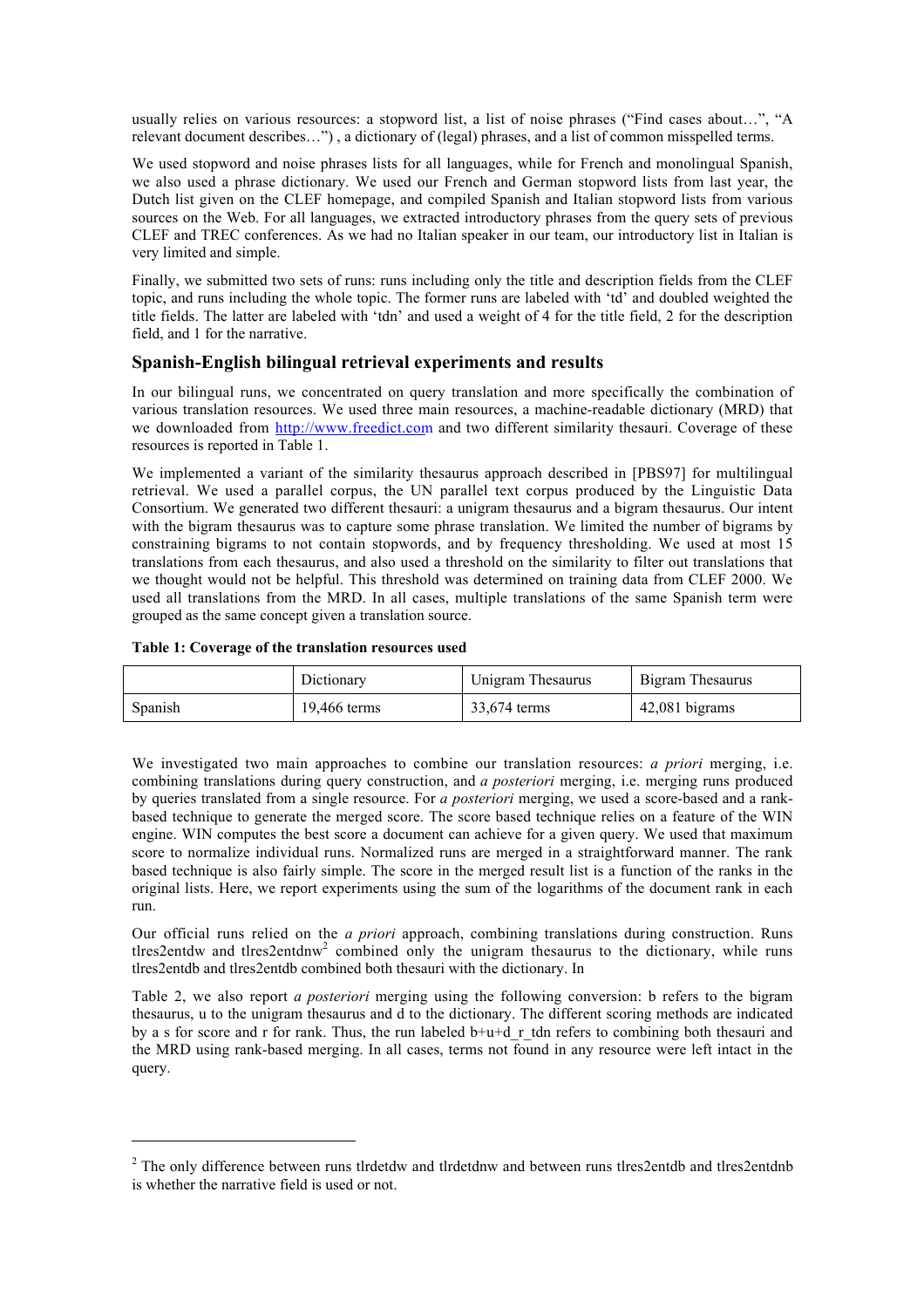|                                                                                                        |            |         | Performance of individual queries |       |                  |              |                |  |  |
|--------------------------------------------------------------------------------------------------------|------------|---------|-----------------------------------|-------|------------------|--------------|----------------|--|--|
| Run                                                                                                    | Avg. Prec. | R-Prec. | <b>Best</b>                       | Above | Median           | <b>Below</b> | Worst          |  |  |
| <b>Official runs</b>                                                                                   |            |         |                                   |       |                  |              |                |  |  |
| Tlres2entdw                                                                                            | 0.3846     | 0.3914  | 5                                 | 26    | $\mathbf{1}$     | 13           | $\overline{2}$ |  |  |
| Tlres2entdb                                                                                            | 0.3909     | 0.3914  | 6                                 | 26    | $\mathbf{1}$     | 12           | $\overline{2}$ |  |  |
| Tlres2entdnw                                                                                           | 0.4264     | 0.4234  | 6                                 | 29    | $\mathbf{1}$     | 9            | $\overline{2}$ |  |  |
| Tlres2entdnb                                                                                           | 0.4338     | 0.4291  | 6                                 | 30    | $\mathbf{1}$     | $\,8\,$      | $\overline{2}$ |  |  |
| <b>Unofficial runs</b>                                                                                 |            |         |                                   |       |                  |              |                |  |  |
| Comparison to the median is indicative. If these runs had been included, the median will be different. |            |         |                                   |       |                  |              |                |  |  |
| $u+d$ s td                                                                                             | 0.3164     | 0.3198  | $\overline{4}$                    | 27    | $\boldsymbol{0}$ | 15           | $\mathbf{1}$   |  |  |
| b+u+d s td                                                                                             | 0.2921     | 0.3008  | $\overline{4}$                    | 25    | $\boldsymbol{0}$ | 17           | $\mathbf{1}$   |  |  |
| $u+d$ s $tdn$                                                                                          | 0.3875     | 0.3918  | $\overline{4}$                    | 30    | $\boldsymbol{0}$ | 12           | $\mathbf{1}$   |  |  |
| b+u+d s tdn                                                                                            | 0.3813     | 0.3833  | $\overline{4}$                    | 30    | $\boldsymbol{0}$ | 12           | $\mathbf{1}$   |  |  |
| u+d r td                                                                                               | 0.3210     | 0.3107  | $\overline{3}$                    | 29    | $\boldsymbol{0}$ | 14           | $\mathbf{1}$   |  |  |
| b+u+d r td                                                                                             | 0.2862     | 0.2841  | $\overline{3}$                    | 25    | $\boldsymbol{0}$ | 18           | $\mathbf{1}$   |  |  |
| u+d r tdn                                                                                              | 0.3636     | 0.3656  | $\overline{4}$                    | 29    | $\boldsymbol{0}$ | 13           | $\mathbf{1}$   |  |  |
| b+u+d r tdn                                                                                            | 0.3197     | 0.3138  | $\overline{3}$                    | 25    | $\boldsymbol{0}$ | 18           | $\mathbf{1}$   |  |  |

#### **Table 2 Results from our bilingual Spanish to English experiments**

Figure 1 summarizes the impact of combining resources, as it shows runs using individual resources as well as our official runs using all fields in the CLEF topics. Run b\_tdn used only the bigram thesaurus, run u\_tdn the unigram thesaurus, while run d\_tdn used the MRD. We did not report runs using only the title and description fields from the CLEF topics, as they showed the same behavior.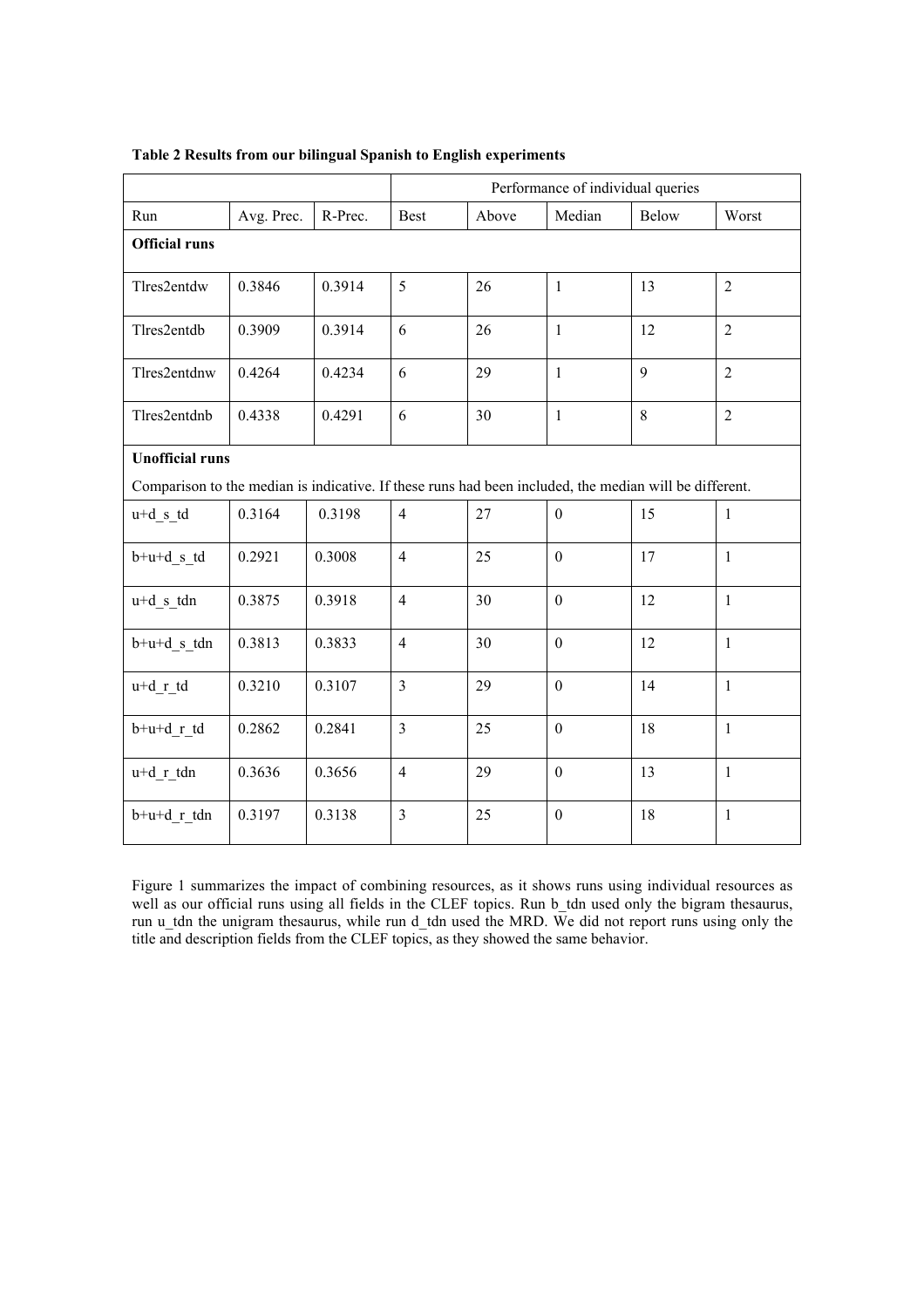



Table 2 shows that our official runs performed well in this year's evaluation. The results show a slight advantage in using the bigram thesaurus in combination with the other resources. However, the bigram thesaurus on its own shows very poor performance. There are two main reasons for that behavior. First, the coverage of the bigram thesaurus was poor: only a limited number of bigrams were found in the queries, some queries having no bigram. Second, English bigrams sometimes were not present in the retrieval collection, as thesauri were constructed on a non-related corpus. This resulted in some queries returning very few or no documents.

The poor performance of the bigram thesaurus also impacted our *a posteriori* merging. Indeed, runs using the bigram thesaurus show lower average precision than runs only using the unigram thesaurus and the MRD. The score-based technique performed better than the rank-based technique. The rank-based technique reported here is based on the product of the ranks. As a result, documents with very different ranks in the individual runs are penalized.

Finally, *a priori* merging performed better than both techniques for *a posteriori* merging. One reason is that the number of non-translated terms diminished when resources are combined *a priori*. Further analysis is needed to better understand the difference in behaviors.

#### **Monolingual retrieval experiments and results**

In our monolingual runs, we considered two aspects: families of languages, and the use of a phrase dictionary. We used the same rules for Dutch and German on the one hand, and French, Spanish and Italian on the other. In addition, we introduce a phrase dictionary in some of our Spanish and French runs.

German and Dutch were considered as compounding languages. Using the LinguistX morphological analyzer allowed us to detect compound words and break them at indexing and search time. We used a structured query and loose noun phrases to represent compounds.

For French, Spanish and Italian, we allowed the LinguistX morphological analyzer to generate several stems (we did not disambiguate using part-of-speech tags). Multiple stems were grouped as a single concept (using a OR/SYN or a SUM node for instance) in the structured query. For French and Spanish, we generated a dictionary of roughly 1000 noun phrases. We extracted noun phrases from the French and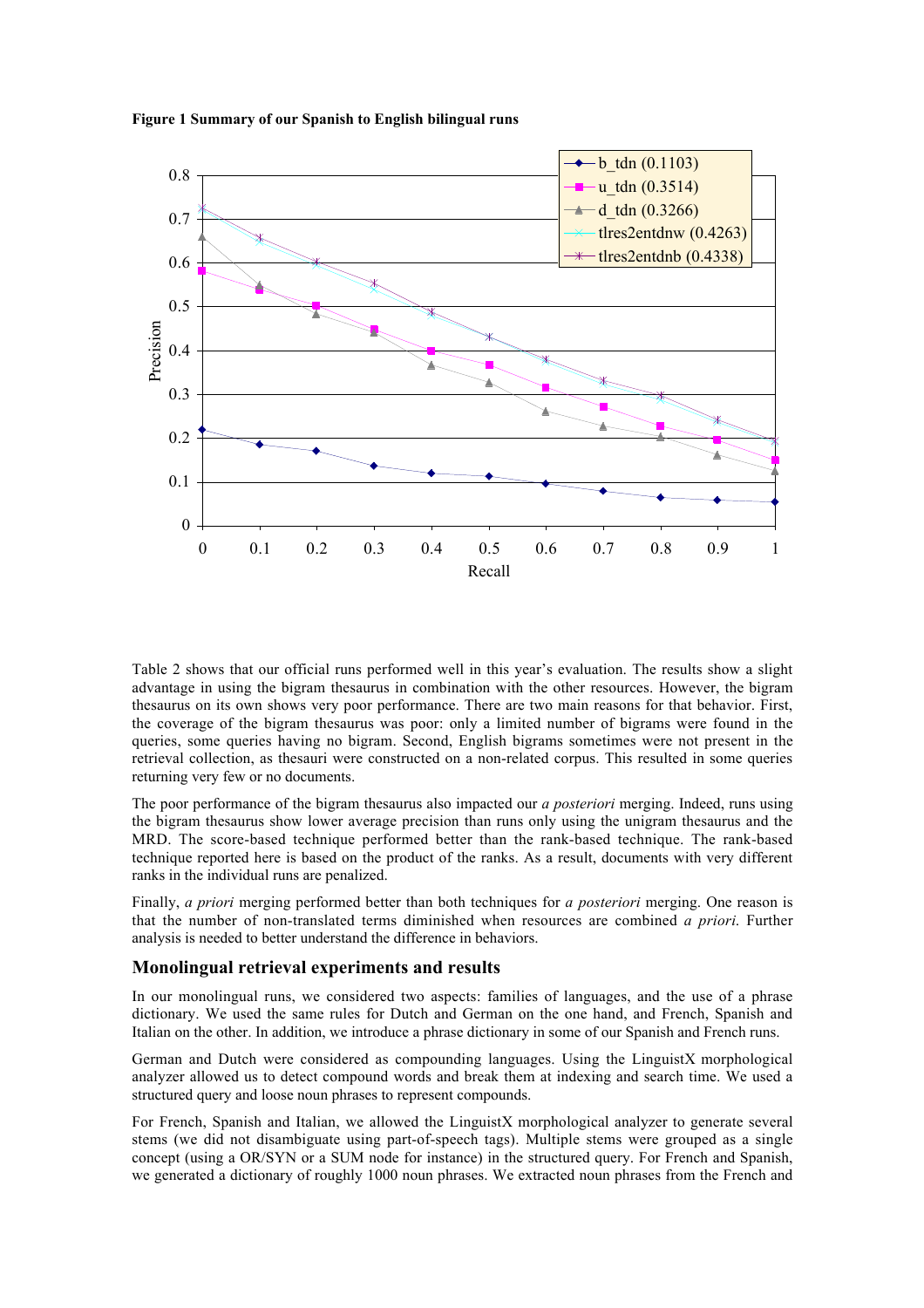Spanish document collections, we then derived some rules to filter out proper nouns like "*Bill Clinton"* and phrases we thought non-content bearing such as "*année dernière"* or *"premier trimestre"*. Finally, we manually filtered the 1500 most frequent noun phrases to remove noisy phrases not captured by our simple rules. Examples of phrases are "*unión europea*" and "*casque bleu*".

Table 3 summarizes our results. Runs marked with the sign  $<sup>†</sup>$  are unofficial runs; for these runs the</sup> comparison to the median is indicative. We have included a corrected value for all our official runs. During the analysis of our results, we realized that while our documents were ranked correctly according to the scores in the engine, some of the scores reported were incorrect due to a conversion error in Java. This influenced our performance, since the evaluation program trec\_eval resorts documents based on their score.

Using a phrase dictionary was neither harmful, nor helpful. We observed that phrases from the dictionary were found in only one fifth of the queries. For those queries, there is no clear emerging behavior: some perform better using phrases, while others do not. The difference in precision per query between the two runs is usually very small.

|                                      |                    |                    | Performance of individual queries |       |                |       |                |  |
|--------------------------------------|--------------------|--------------------|-----------------------------------|-------|----------------|-------|----------------|--|
| Run                                  | Avg. Prec.         | R-Prec.            | <b>Best</b>                       | Above | Median         | Below | Worst          |  |
| <b>German and Dutch</b>              |                    |                    |                                   |       |                |       |                |  |
| Tlrdetd<br>(corrected)               | 0.4205<br>(0.4418) | 0.4151<br>(0.4269) | $\mathbf{1}$                      | 33    | $\mathbf{1}$   | 14    | $\overline{0}$ |  |
| Tlrdetdn<br>(corrected)              | 0.4581<br>(0.4701) | 0.4570<br>(0.4606) | $\overline{4}$                    | 38    | $\overline{3}$ | 5     | $\mathbf{0}$   |  |
| Tlrnltd<br>(corrected)               | 0.3775<br>(0.3797) | 0.3731<br>(0.3756) | 6                                 | 31    | $\overline{2}$ | 11    | $\mathbf{0}$   |  |
| Tlrnltdn <sup>†</sup>                | (0.3999)           | (0.3886)           | (3)                               | (38)  | $\mathbf{0}$   | (7)   | (1)            |  |
| French, Spanish and Italian          |                    |                    |                                   |       |                |       |                |  |
| Tlrfrtd<br>(corrected)               | 0.4339<br>(0.4557) | 0.4386<br>(0.4531) | $\overline{4}$                    | 17    | $\overline{4}$ | 23    | 1              |  |
| Tlrfrtdn<br>(corrected)              | 0.4516<br>(0.4684) | 0.4436<br>(0.4638) | $\overline{7}$                    | 15    | 10             | 16    | $\mathbf{1}$   |  |
| Tlrfrtdnpc<br>(corrected)            | 0.4503<br>(0.4698) | 0.4388<br>(0.4596) | 6                                 | 18    | 10             | 14    | $\mathbf{1}$   |  |
| Tlrestd<br>(corrected)               | 0.5195<br>(0.5302) | 0.5132<br>(0.5175) | 3                                 | 26    | 10             | 10    | $\theta$       |  |
| Tlrestdpc<br>(corrected)             | 0.5180<br>(0.5299) | 0.5095<br>(0.5169) | $\overline{3}$                    | 25    | 11             | 10    | $\mathbf{0}$   |  |
| Tlrestdn <sup>†</sup><br>(corrected) | (0.5559)           | (0.5351)           | (6)                               | (38)  | (1)            | (4)   | (0)            |  |
| Tlrestdnpc<br>(corrected)            | 0.5347<br>(0.5559) | 0.5280<br>(0.5361) | 5                                 | 33    | $\overline{2}$ | 8     | $\mathbf{1}$   |  |
| Tlrittd<br>(corrected)               | 0.4306<br>(0.4375) | 0.4325<br>(0.4292) | $\overline{3}$                    | 13    | $\overline{4}$ | 25    | $\overline{2}$ |  |

#### **Table 3: Summary of all monolingual runs**

Our results for compounding languages are in the better half of the participants for these runs, so are our Spanish results. We believe that reusing of settings in a family of languages is indeed helpful. We need to perform some further analysis to confirm that belief.

Our Italian run was hindered by the lack of a good noise phrase list, as some of our structured queries still contained terms like *information* or *document*.